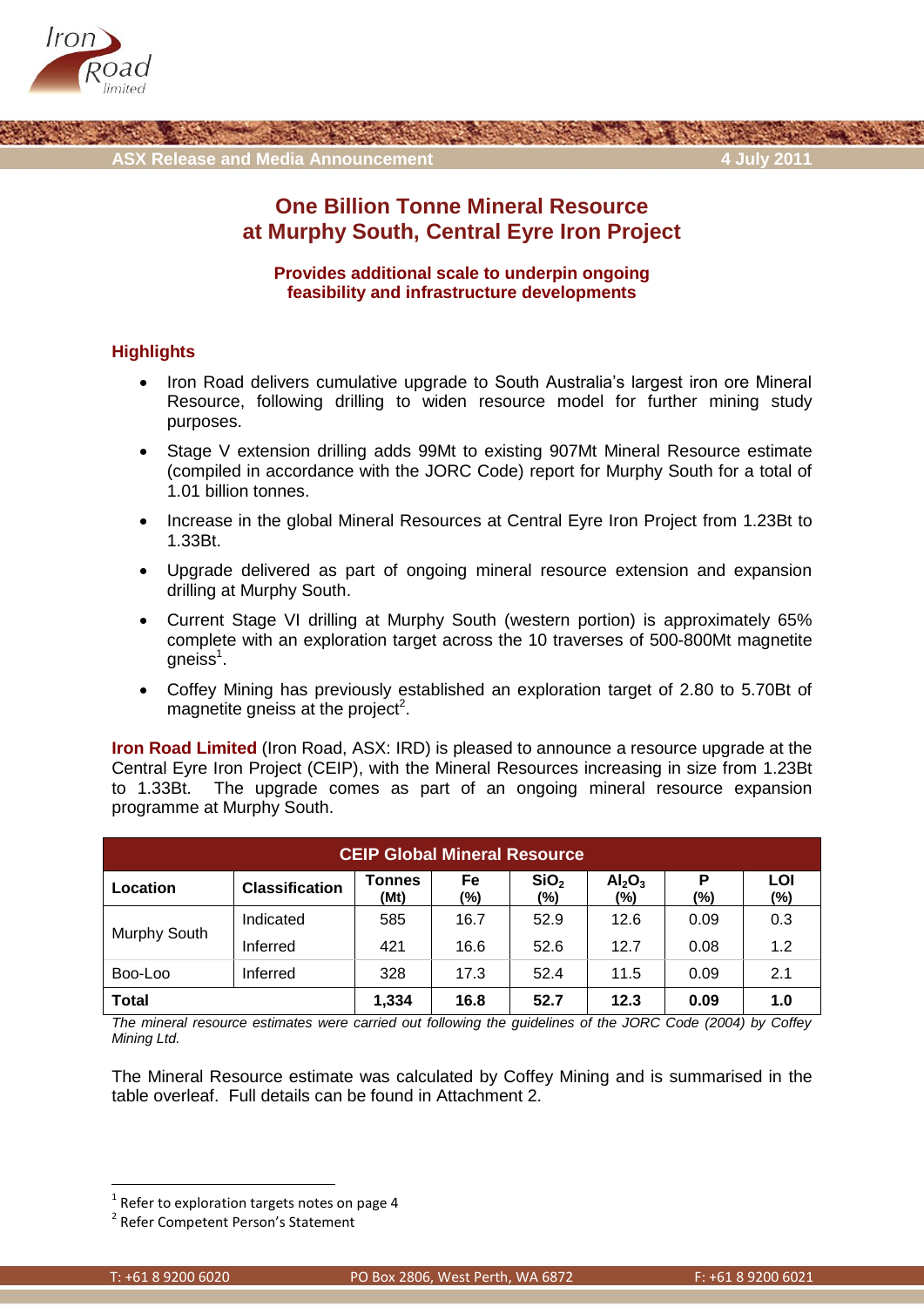

| <b>Murphy South Mineral Resource Estimate</b> |                           |                      |                       |           |                         |                                       |          |            |  |  |  |  |
|-----------------------------------------------|---------------------------|----------------------|-----------------------|-----------|-------------------------|---------------------------------------|----------|------------|--|--|--|--|
| <b>Resource</b><br><b>Classification</b>      | Oxidation                 | <b>Material Type</b> | <b>Tonnes</b><br>(Mt) | Fe<br>(%) | SiO <sub>2</sub><br>(%) | Al <sub>2</sub> O <sub>3</sub><br>(%) | P<br>(%) | LOI<br>(%) |  |  |  |  |
| Inferred                                      | Fresh                     | Disseminated         | 272                   | 17.7      | 52.5                    | 12.0                                  | 0.09     | 0.3        |  |  |  |  |
|                                               |                           | Banded               | 79                    | 13.3      | 54.7                    | 14.1                                  | 0.07     | 0.5        |  |  |  |  |
|                                               | Transitional              | Disseminated         | 27                    | 16.3      | 50.6                    | 14.0                                  | 0.06     | 5.7        |  |  |  |  |
|                                               | Oxide                     | and banded           | 43                    | 16.4      | 50.3                    | 14.0                                  | 0.06     | 5.9        |  |  |  |  |
|                                               | Total Inferred            | 421                  | 16.6                  | 52.6      | 12.7                    | 0.08                                  | 1.2      |            |  |  |  |  |
| Indicated                                     | Fresh                     | Disseminated         | 325                   | 19.2      | 51.6                    | 11.4                                  | 0.10     | 0.2        |  |  |  |  |
|                                               |                           | <b>Banded</b>        | 259                   | 13.6      | 54.4                    | 14.0                                  | 0.08     | 0.5        |  |  |  |  |
|                                               | 585                       | 16.7                 | 52.9                  | 12.6      | 0.09                    | 0.3                                   |          |            |  |  |  |  |
|                                               | <b>Total Murphy South</b> |                      | 1,006                 | 16.7      | 52.8                    | 12.6                                  | 0.09     | 0.7        |  |  |  |  |

*The Murphy South mineral resource estimate was carried out following the guidelines of the JORC Code (2004) by Coffey Mining Ltd (refer attachment 2).* 

With the establishment of over one billion tonnes in Mineral Resources at Murphy South alone, Iron Road continues to demonstrate the necessary size and scale of resource to underpin the capital required for a potential long life initial 12.4Mtpa high grade iron concentrate export operation and the development of associated export infrastructure.

Prefeasibility test work has demonstrated that at high quality concentrate grading 67% iron can be produced at Murphy South using a coarse grind size of -106μm. This product is suited as a high grade blast furnace sinter feed with low impurities.



Figure 1 **Plan of Murphy South – Stage V resource extension drill holes in green.**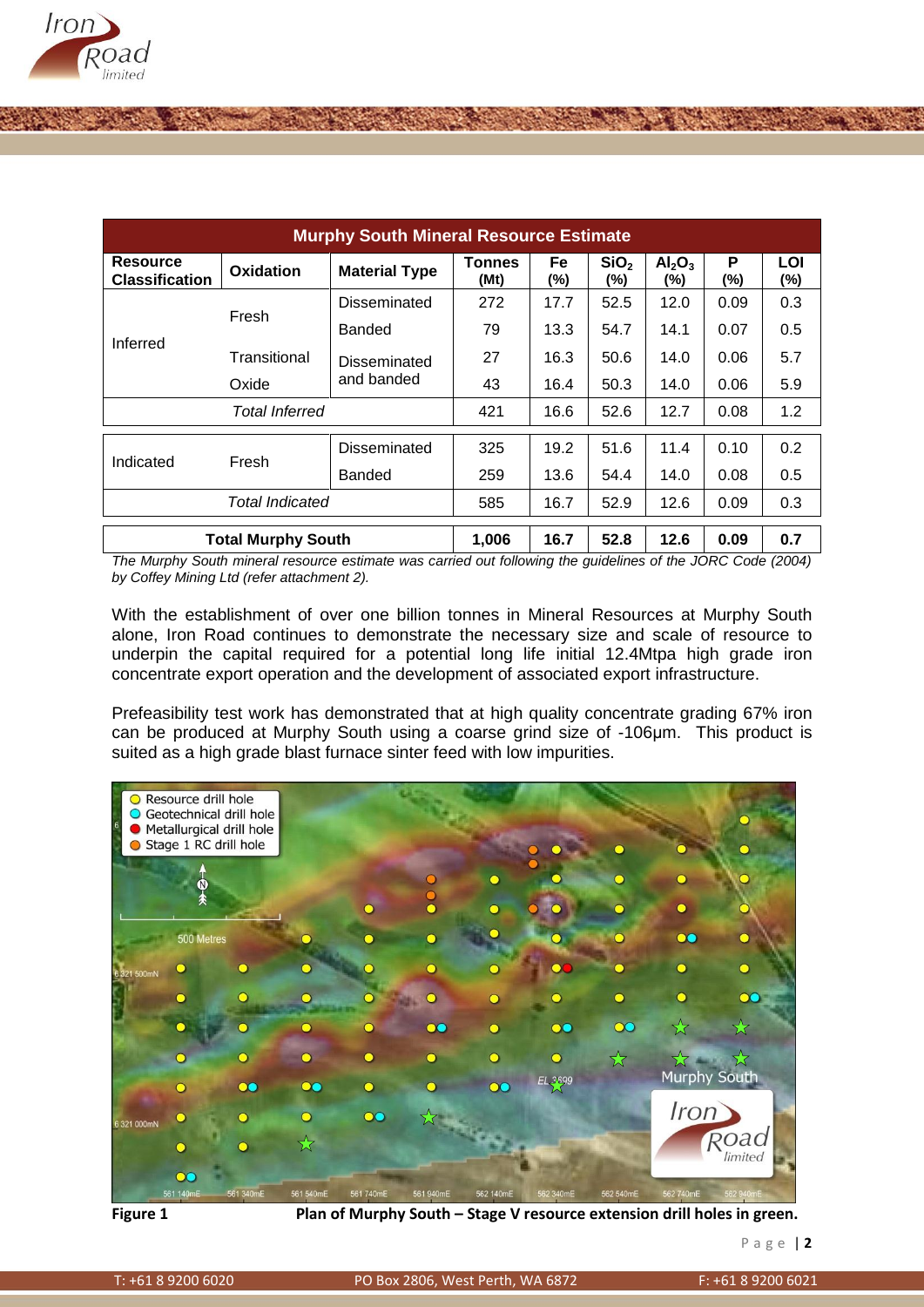



**Figure 2 Cross-section of Murphy South (562740mE) looking west showing the position of two additional drill holes (extending the resource block model down dip.**

-ENDS-

### **For further information, please contact:**

Andrew Stocks Shane Murphy Managing Director Iron Road Limited<br>
Tel: +61 8 9200 6020 Tel: Tel: Tel: +61 8 9200 6020 Tel: +61 8 9386 1233 Mob: +61 (0)403 226 748 Mob: +61 (0)420 945 291 Email: [astocks@ironroadlimited.com.au](mailto:astocks@ironroadlimited.com.au) Email: [shane.murphy@fd.com](mailto:shane.murphy@fd.com)

Or visit [www.ironroadlimited.com.au](http://www.ironroadlimited.com.au/)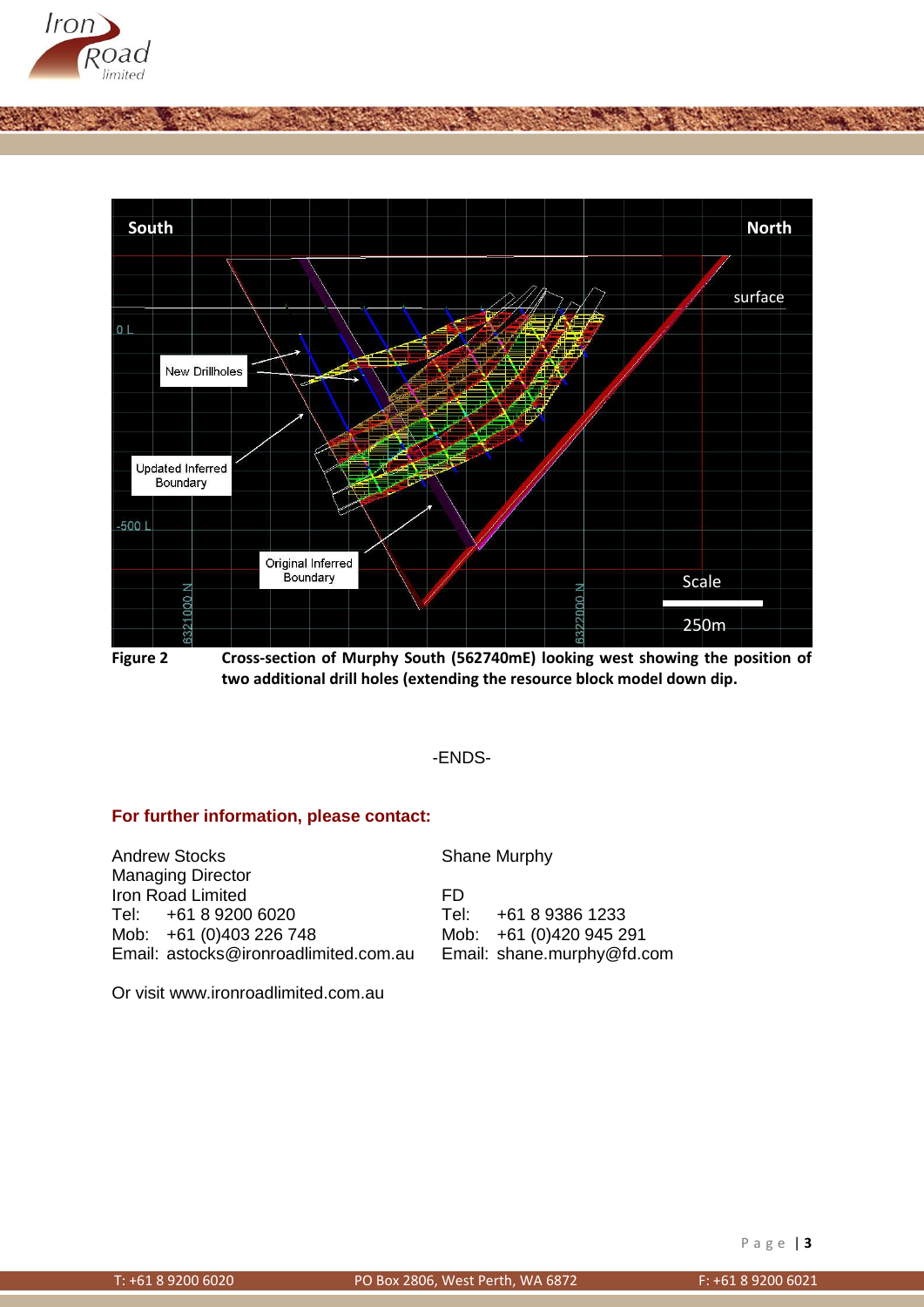

Iron Road's principal project is the Central Eyre Iron Project in South Australia (Figure 3). The wholly owned Central Eyre Iron Project is a collection of three iron occurrences (Warramboo, Kopi & Hambidge) with an exploration potential of 2.8-5.7Bt of magnetite gneiss^.

The information in this report that relates to Exploration Results is based on and accurately reflects information compiled by Mr Larry Ingle, who is a fulltime employee of Iron Road Limited and a Member of the Australasian Institute of Mining and Metallurgy. Mr Ingle has sufficient experience relevant to the style of mineralisation and the type of deposits under consideration and to the activity which he is undertaking to qualify as a Competent Person as defined in the 2004 Edition of the "Australasian Code for Reporting of Exploration Results, Mineral Resources and Ore Reserves. Mr Ingle consents to the inclusion in the report of the matters based on his information in the form and context in which it appears.



**Figure 3- South Australia project location map**

The information in this report that relates to Mineral Resources is based on and accurately reflects information compiled by Mr Iain Macfarlane and Mr Alex Virisheff, both of Coffey Mining Ltd, who are consultants and advisors to Iron Road Limited and Members of the Australasian Institute of Mining and Metallurgy. Mr Macfarlane and Mr Virisheff have sufficient experience relevant to the style of mineralisation and the type of deposits under consideration and to the activity which they are undertaking to qualify as Competent Persons as defined in the 2004 Edition of the "Australasian Code for Reporting of Exploration Results, Mineral Resources and Ore Reserves". Mr Macfarlane and Mr Virisheff consent to the inclusion in the report of the matters based on their information in the form and context in which it appears.

The information in this report that relates to exploration targets is based on and accurately reflects information compiled by Mr Albert Thamm, Coffey Mining, who is a consultant and advisor to Iron Road Limited and a Fellow of the Australasian Institute of Mining and Metallurgy. Mr Thamm has sufficient experience relevant to the style of mineralisation and the type of deposits under consideration and to the activity which he is undertaking to qualify as a Competent Person as defined in the 2004 Edition of the "Australasian Code for Reporting of Exploration Results, Mineral Resources and Ore Reserves". Mr Thamm consents to the inclusion in the report of the matters based on his information in the form and context in which it appears on 31 August, 2009 in West Perth.

The potential quantity and grade of an exploration target is conceptual in nature since there has been insufficient work completed to define the prospects as anything beyond exploration target. It is uncertain if further exploration will result in the determination of a Mineral Resource, in cases other than the Boo-Loo prospect.

^ *Coffey Mining (Iron Road Limited ASX announcement 01 September 2009).*

*\*The potential quantity and grade of an exploration target is conceptual in nature since there has been insufficient work*  completed to define the prospects as anything beyond exploration target. It is uncertain if further exploration will result in the *determination of a Mineral Resource, in cases other than the Boo-Loo and Murphy South (Central) prospects.*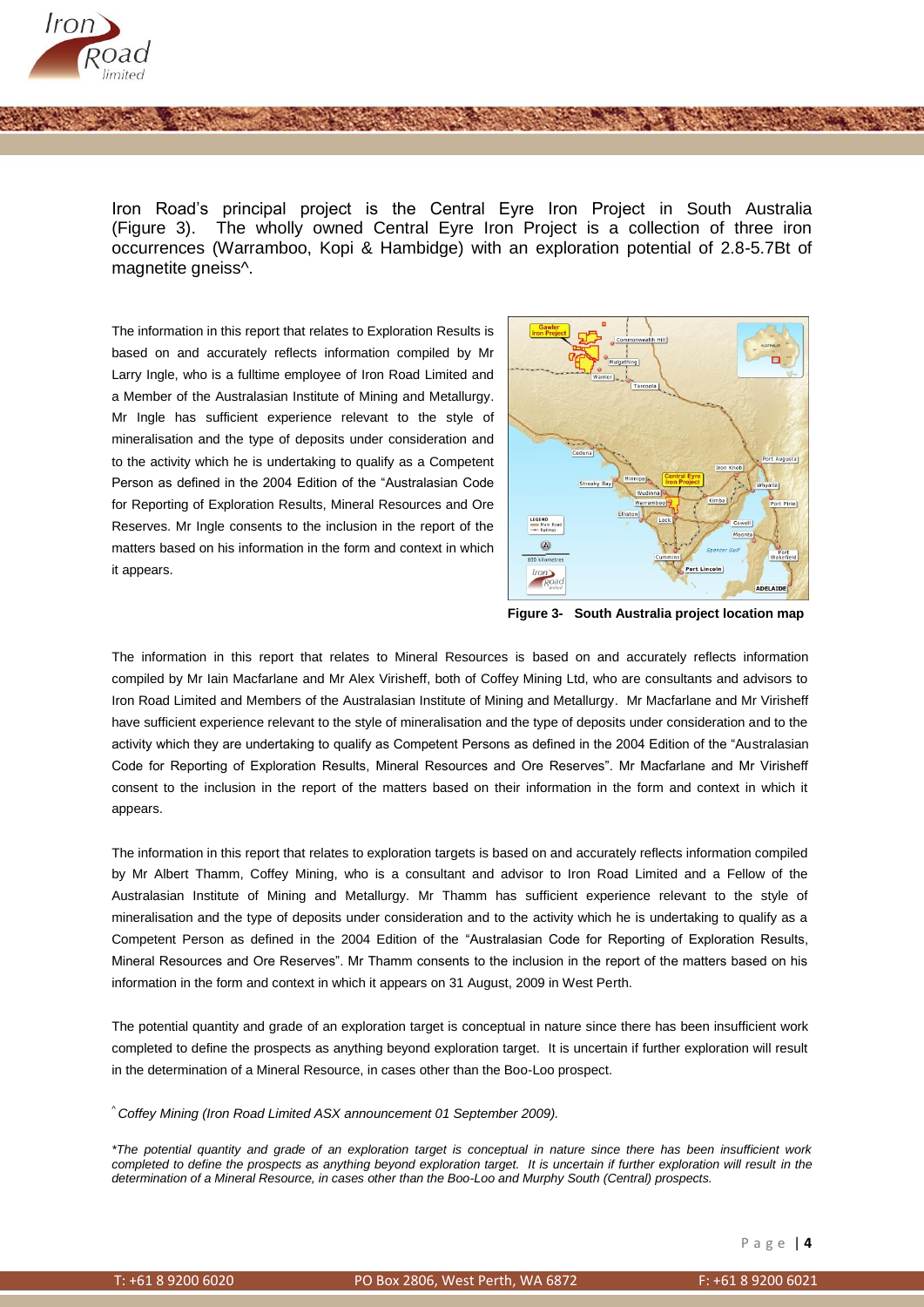

## **Attachment 1 – Mineral Resource Estimates**

| <b>Murphy South Mineral Resource Estimate</b> |                           |                      |                       |              |                         |                                       |          |               |  |  |  |
|-----------------------------------------------|---------------------------|----------------------|-----------------------|--------------|-------------------------|---------------------------------------|----------|---------------|--|--|--|
| <b>Resource</b><br><b>Classification</b>      | <b>Oxidation</b>          | <b>Material Type</b> | <b>Tonnes</b><br>(Mt) | Fe<br>$(\%)$ | SiO <sub>2</sub><br>(%) | Al <sub>2</sub> O <sub>3</sub><br>(%) | P<br>(%) | LOI<br>$(\%)$ |  |  |  |
| Inferred                                      | Fresh                     | Disseminated         | 272                   | 17.7         | 52.5                    | 12.0                                  | 0.09     | 0.3           |  |  |  |
|                                               |                           | <b>Banded</b>        | 79                    | 13.3         | 54.7                    | 14.1                                  | 0.07     | 0.5           |  |  |  |
|                                               | Transitional              | Disseminated         | 27                    | 16.3         | 50.6                    | 14.0                                  | 0.06     | 5.7           |  |  |  |
|                                               | Oxide                     | and banded           | 43                    | 16.4         | 50.3                    | 14.0                                  | 0.06     | 5.9           |  |  |  |
|                                               | <b>Total Inferred</b>     | 421                  | 16.6                  | 52.6         | 12.7                    | 0.08                                  | 1.2      |               |  |  |  |
| Indicated                                     | Fresh                     | Disseminated         | 325                   | 19.2         | 51.6                    | 11.4                                  | 0.10     | 0.2           |  |  |  |
|                                               |                           | <b>Banded</b>        | 259                   | 13.6         | 54.4                    | 14.0                                  | 0.08     | 0.5           |  |  |  |
|                                               | <b>Total Indicated</b>    | 585                  | 16.7                  | 52.9         | 12.6                    | 0.09                                  | 0.3      |               |  |  |  |
|                                               | <b>Total Murphy South</b> |                      | 1006                  | 16.7         | 52.8                    | 12.6                                  | 0.09     | 0.7           |  |  |  |

*The Murphy South mineral resource estimate was carried out following the guidelines of the JORC Code (2004) by Coffey Mining Ltd (refer attachment 2).* 

| <b>Boo-Loo Mineral Resource Estimate</b> |                  |                       |           |                         |                                       |          |            |  |  |  |
|------------------------------------------|------------------|-----------------------|-----------|-------------------------|---------------------------------------|----------|------------|--|--|--|
| <b>Resource</b><br><b>Classification</b> | <b>Oxidation</b> | <b>Tonnes</b><br>(Mt) | Fe<br>(%) | SiO <sub>2</sub><br>(%) | Al <sub>2</sub> O <sub>3</sub><br>(%) | P<br>(%) | LOI<br>(%) |  |  |  |
| Inferred                                 | Fresh            | 277                   | 17.3      | 52.5                    | 11.5                                  | 0.01     | 0.5        |  |  |  |
|                                          | Transitional     | 13                    | 17.0      | 52.4                    | 11.6                                  | 0.09     | 10.7       |  |  |  |
|                                          | Oxide            | 38                    | 17.2      | 52.1                    | 11.6                                  | 0.09     | 10.8       |  |  |  |
| <b>Total</b>                             |                  | 328                   | 17.3      | 52.4                    | 11.5                                  | 0.09     | 2.1        |  |  |  |

| <b>CEIP Global Mineral Resource</b> |                       |                |           |                         |                                       |          |            |  |  |  |
|-------------------------------------|-----------------------|----------------|-----------|-------------------------|---------------------------------------|----------|------------|--|--|--|
| Location                            | <b>Classification</b> | Tonnes<br>(Mt) | Fe<br>(%) | SiO <sub>2</sub><br>(%) | Al <sub>2</sub> O <sub>3</sub><br>(%) | Р<br>(%) | LOI<br>(%) |  |  |  |
| Murphy South                        | Indicated             | 585            | 16.7      | 52.9                    | 12.6                                  | 0.09     | 0.3        |  |  |  |
|                                     | Inferred              | 421            | 16.6      | 52.6                    | 12.7                                  | 0.08     | 1.2        |  |  |  |
| Boo-Loo<br>Inferred                 |                       | 328            | 17.3      | 52.4                    | 11.5                                  | 0.09     | 2.1        |  |  |  |
| <b>Total</b>                        |                       | 1,334          | 16.8      | 52.7                    | 12.3                                  | 0.09     | 1.0        |  |  |  |

*The mineral resource estimates were carried out following the guidelines of the JORC Code (2004) by Coffey Mining Ltd.*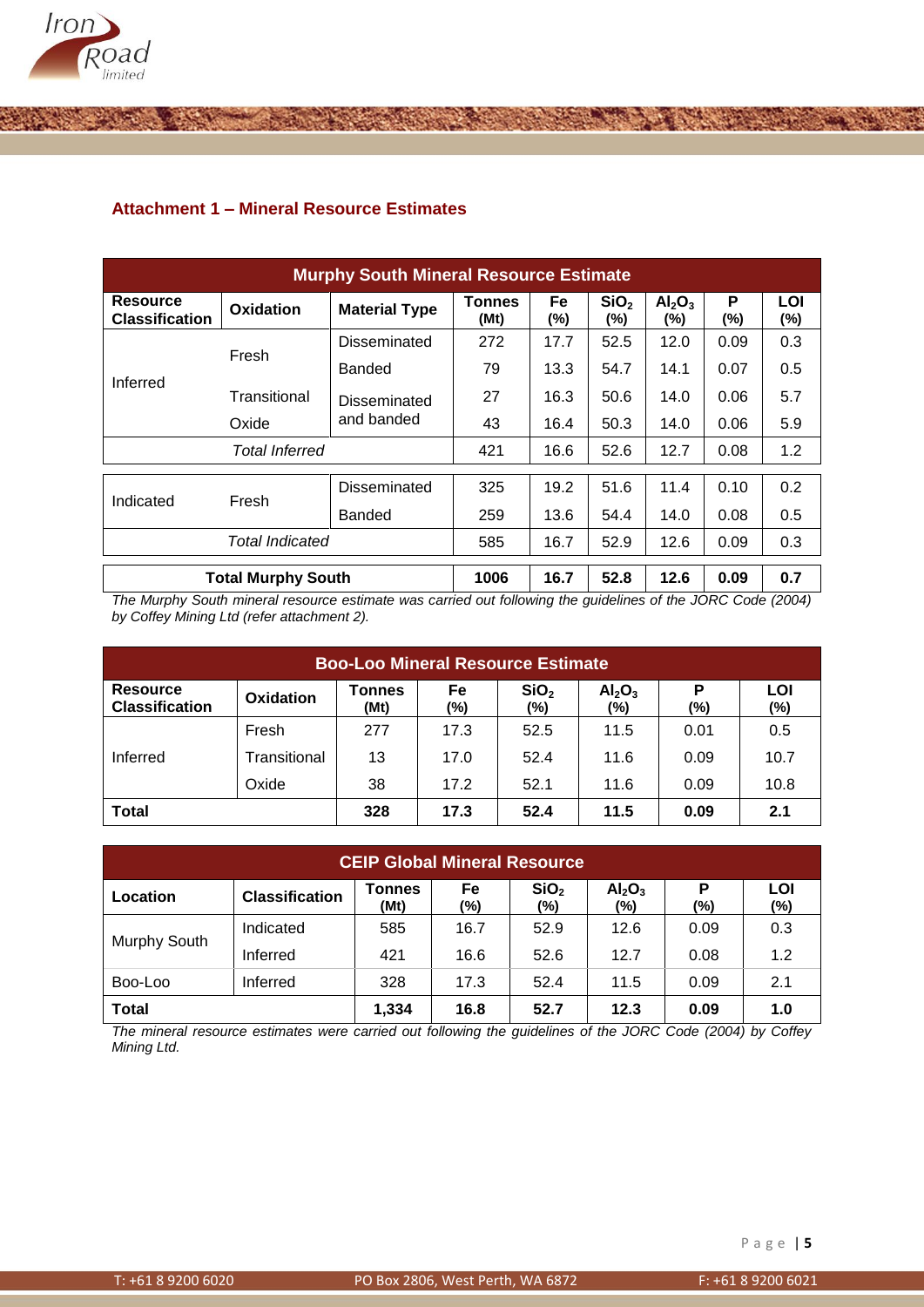

**Coffey Mining** ABN 52 065 481 209 1162 Hay Street, West Perth WA 6005 Australia, PO Box 1671, West Perth WA 6872 Australia T (+61) (8) 9324 8800 F (+61) (8) 9324 8877 coffey.com

## **Memorandum**

| Subject:          | <b>Resource Estimation at Murphy South Magnetite Prospect - Update</b> |
|-------------------|------------------------------------------------------------------------|
| From:             | lain Macfarlane                                                        |
| Copy:             | Alex Virisheff                                                         |
| <b>Attention:</b> | Larry Ingle                                                            |
| Company:          | Iron Road Ltd                                                          |
| Date:             | 30 June 2011                                                           |
|                   |                                                                        |

#### Dear Larry

The Mineral Resource estimate update for magnetite and goethite maghemite mineralisation at the Murphy South Magnetite Prospect is complete. The Mineral Resource Statement as at 30 June 2011 is tabulated overleaf. The update incorporates eight additional diamond holes drilled downdip of the area originally estimated, the resource statement for which was released on 8 February this year.

The information in the report which relates to the Mineral Resource is based on information compiled by Iain Macfarlane and Alex Virisheff, who are Members of The Australasian Institute of Mining and Metallurgy. Iain Macfarlane and Alex Virisheff are employed by Coffey Mining Ltd.

Iain Macfarlane and Alex Virisheff have sufficient experience relevant to the style of mineralisation and type of deposit under consideration and to the activity which they are undertaking to qualify as Competent Persons as defined in the 2004 Edition of the "Australasian Code for Reporting of Mineral Resources and Reserves".

For and on behalf of Coffey Mining Pty Ltd

Jain Marfarlam

**Iain Macfarlane Alex Virisheff** Alex Virisheff Associate Resource Geologist **Principal Resource Geologist** Principal Resource Geologist

This memorandum contains CONFIDENTIAL INFORMATION which may also be LEGALLY PRIVILEGED and which is intended only for the use of the Addressee(s) named. If you are not the intended recipient of this facsimile, or the employee or agent responsible for delivering it to the intended recipient, you are hereby notified that any dissemination or copying of this facsimile is strictly prohibited. If you received this memorandum in error, please notify us immediately by telephone and destroy the original.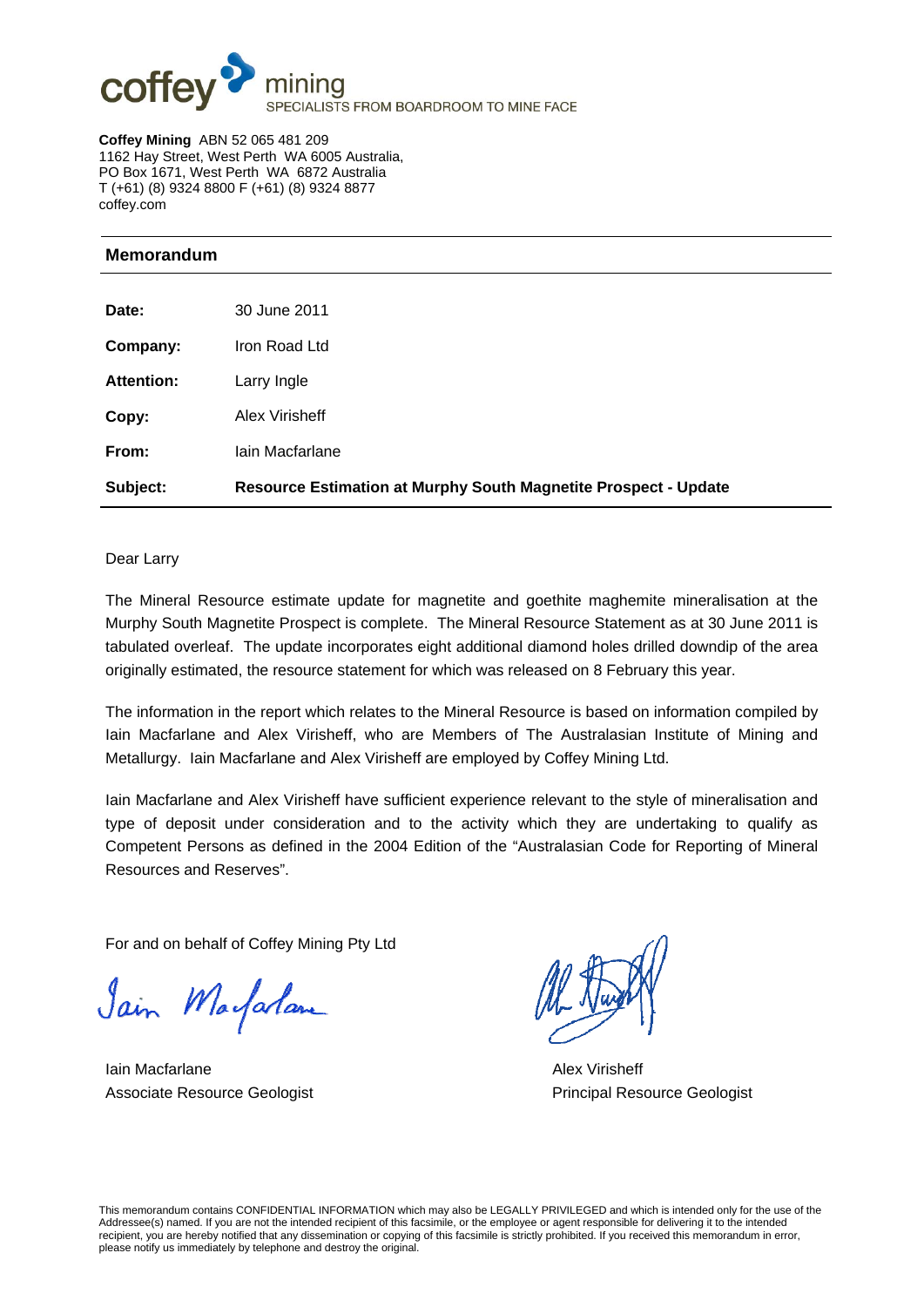#### **Table 1**

#### **Iron Road Limited Central Eyre Iron Project Murphy South Magnetite Prospect**

**Mineral Resources**  Grade Tonnage - 30<sup>th</sup> June 2011

#### **Reported within Material Type Horizons Fresh (Magnetite) and Transitional (Mixed - Magnetite and Hematite) and Oxidised (Mixed - Goethite / Maghemite, Hematite and Magnetite)**

**Lower Grade Cutoff of 12% Fe Applied Whole Rock Grades**

| <b>Resource</b><br><b>Class</b> | <b>Material</b><br>Type             | Oxid-<br>ation<br><b>State</b> | <b>Tonnes</b><br>(Mt) | Fe<br>$\frac{1}{2}$ | SiO <sub>2</sub><br>(9/6) | Al <sub>2</sub> O <sub>3</sub><br>$(\% )$ | Р<br>(%) | LOI<br>(%) | CaO<br>$\frac{(9/6)}{2}$ | K,O<br>$(\% )$ | <b>MgO</b><br>$(\% )$ | <b>MnO</b><br>$(\%)$ | S<br>(%) | TiO <sub>2</sub><br>(9/6) |
|---------------------------------|-------------------------------------|--------------------------------|-----------------------|---------------------|---------------------------|-------------------------------------------|----------|------------|--------------------------|----------------|-----------------------|----------------------|----------|---------------------------|
| Inferred                        | <b>Disseminated</b>                 | Fresh                          | 272                   | 17.7                | 52.5                      | 12.0                                      | 0.09     | 0.3        | 1.4                      | 2.9            | 2.3                   | 1.1                  | 0.02     | 0.6                       |
|                                 | Banded                              |                                | 79                    | 13.3                | 54.7                      | 14.1                                      | 0.07     | 0.5        | 1.1                      | 3.3            | 2.5                   | 2.4                  | 0.01     | 0.6                       |
|                                 | Mixed<br>disseminated<br>and banded | Transition                     | 27                    | 16.3                | 50.6                      | 14.0                                      | 0.06     | 5.7        | 0.9                      | 2              | 0.9                   | 1.3                  | 0.13     | 0.6                       |
|                                 |                                     | Oxidised                       | 43                    | 16.4                | 50.3                      | 14.0                                      | 0.06     | 5.9        | 1.2                      | 1.8            | 0.8                   | 1.3                  | 0.13     | 0.6                       |
| <b>Total Inferred</b>           |                                     |                                | 421                   | 16.6                | 52.6                      | 12.7                                      | 0.08     | 1.2        | 1.3                      | 2.8            | 2.1                   | 1.4                  | 0.03     | 0.6                       |
| <b>Indicated</b>                | Disseminated                        | Fresh                          | 325                   | 19.2                | 51.6                      | 11.4                                      | 0.10     | 0.2        | 1.2                      | 2.7            | 2.3                   | 0.9                  | 0.01     | 0.5                       |
|                                 | Banded                              |                                | 259                   | 13.6                | 54.4                      | 14.0                                      | 0.08     | 0.5        | 1.1                      | 3.3            | 2.5                   | 2.4                  | 0.01     | 0.6                       |
|                                 | <b>Total Indicated</b>              |                                | 585                   | 16.7                | 52.9                      | 12.6                                      | 0.09     | 0.3        | 1.2                      | 3.0            | 2.4                   | 1.6                  | 0.01     | 0.6                       |

**Notes:** 

- There is drilling coverage for the whole rock grades (in total 11 grade items) on a 200m by 100m grid over the target areas, drilling being aligned along sections orientated north south. Indications are that the strongly metamorphosed host rocks were originally part of a clastic sedimentary sequence. These host rocks, were intersected by 86 drillholes. Five of the drillholes were drilled in 2008 as part of an initial scout programme using reverse circulation (RC) methods. The remaining 81, collared by RC drilling followed by diamond tails, were drilled in 2010 and 2011 (eight drillholes). The additional eight drillholes results in the addition of 43Mt and 56Mt @ 16.7% Fe to the Indicated and Inferred Resources respectively.
- No updates to Davis Tube Testwork (DTT) results, statistical or variographic analyses or similar studies were carried out as a result of the eight additional drillholes, it being unlikely that they would make a material difference in the resource estimate update. This new data will be incorporated in a larger update scheduled for later in the year. However, the following mainly applies to the studies carried out during the original Murphy South resource estimate which was finalised in February 2011.
	- Statistical analyses on samples and 4m composites were completed. Variography was also conducted as input into the grade estimation.
	- Grade estimates were calculated for 100m (east-west) by 50m (north-south) by 10m (vertical) blocks. The interpolation method used to obtain grade estimates was Ordinary Kriging.
	- Average in situ dry bulk densities were applied. For the various fresh host rocks, bulk density values of 3.1t/m<sup>3</sup> were used for grade ranges greater than 12% Fe. Density measurements obtained from downhole geophysical methods were assessed. Data is clustered and so is not representative of the prospect area as a whole. Further work is required in this aspect. No determinations have been carried out to ascertain in situ dry bulk density for the transition or oxidised materials. Values of 2.6t/m<sup>3</sup> and 2.1t/m<sup>3</sup> estimated from the Boo-Loo and Dolphin prospects located about 1km to the northwest of Murphy South, have been assigned to these materials respectively.
	- Classification into Indicated and Inferred Mineral Resource was developed from the confidence levels of key criteria including drilling methods, geological understanding and interpretation, sampling, data density and location, grade estimation and quality. The requirements for infill drilling, together with uncertainties in geological interpretation and mineralisation envelopes in the more structurally complex zones and no density data for the oxide material have resulted in a part of the mineralised sequence being classified as an Inferred Mineral Resource.
	- Samples obtained from the existing drilling were composited to a nominal 4m interval and were submitted for DTT. Samples were taken from the unoxidised (fresh) portion of the drillholes.
	- DTT has been undertaken to determine the percent weight recovery (DTR) of magnetic material (concentrate). The concentrate has then been assayed to establish its grade characteristics.